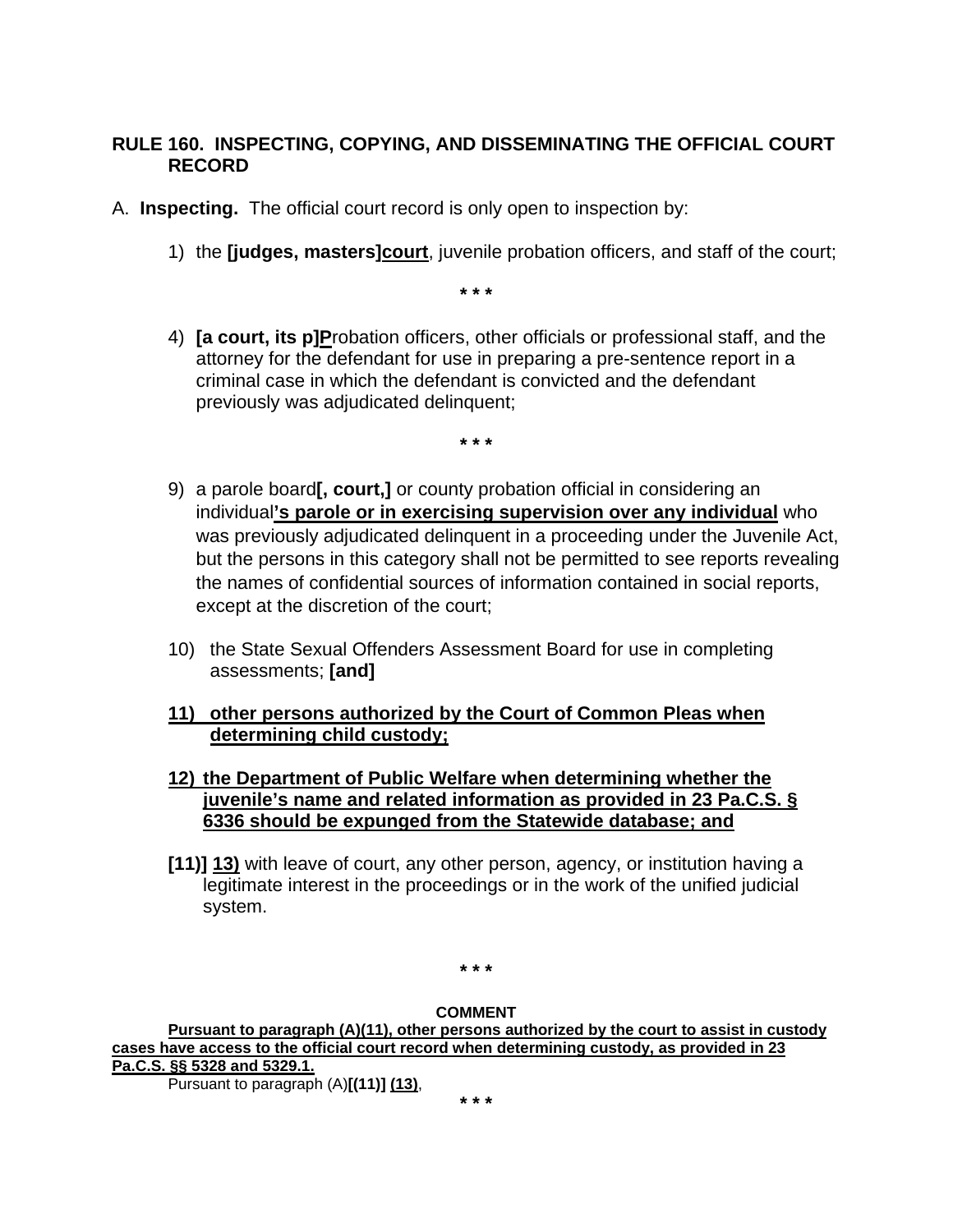#### **RULE 330. DELINQUENCY PETITION[: FILING, CONTENTS, FUNCTION]**

**\* \* \***

- 14**)** the name and address of the juvenile's guardian, or if unknown, the name and address of the nearest adult relative; **[and]**
- 15) an averment as to whether the case is eligible pursuant to 42 Pa.C.S. § 6307 (b)(1)(ii) for limited public information**[.]; and**
- **16) if the alleged victim of a child abuse report and the alleged act(s) establish that the juvenile is the perpetrator of the child abuse, as defined by the Child Protective Services Law, then the petition shall further contain:**
	- **a) specific allegations of facts establishing the conditions in paragraph (C)(16);**
	- **b) an allegation that the child abuse and the current delinquency proceeding concern the same factual circumstances; and**
	- **c) a request for a special finding that the juvenile is the perpetrator of child abuse against the victim.**

#### **COMMENT**

**\* \* \***

Pursuant to paragraph **(C)**(15), the petitioner is to designate whether the allegations in the juvenile's petition make the case eligible for limited public information. *See* 42 Pa.C.S. § 6307(b)(2). When the case is designated, the clerk of courts is to mark the file clearly. For information that is available to the public in those eligible cases, see Rule 160.

**The Child Protective Services Law (CPSL) permits a founded report to be based upon an adjudication of delinquency or acceptance of a consent decree if the court has entered a finding that the victim of child abuse has been abused by the juvenile alleged to be delinquent, provided that the subject of the abuse report and the adjudication involved the same factual circumstances. 23 Pa.C.S. § 6303(a). Paragraph (C)(16) permits the allegation of abuse to be raised in the petition. The definitions of "perpetrator" and "child abuse" are defined by the CPSL.** *See id***. § 6303(a) and (b.1).**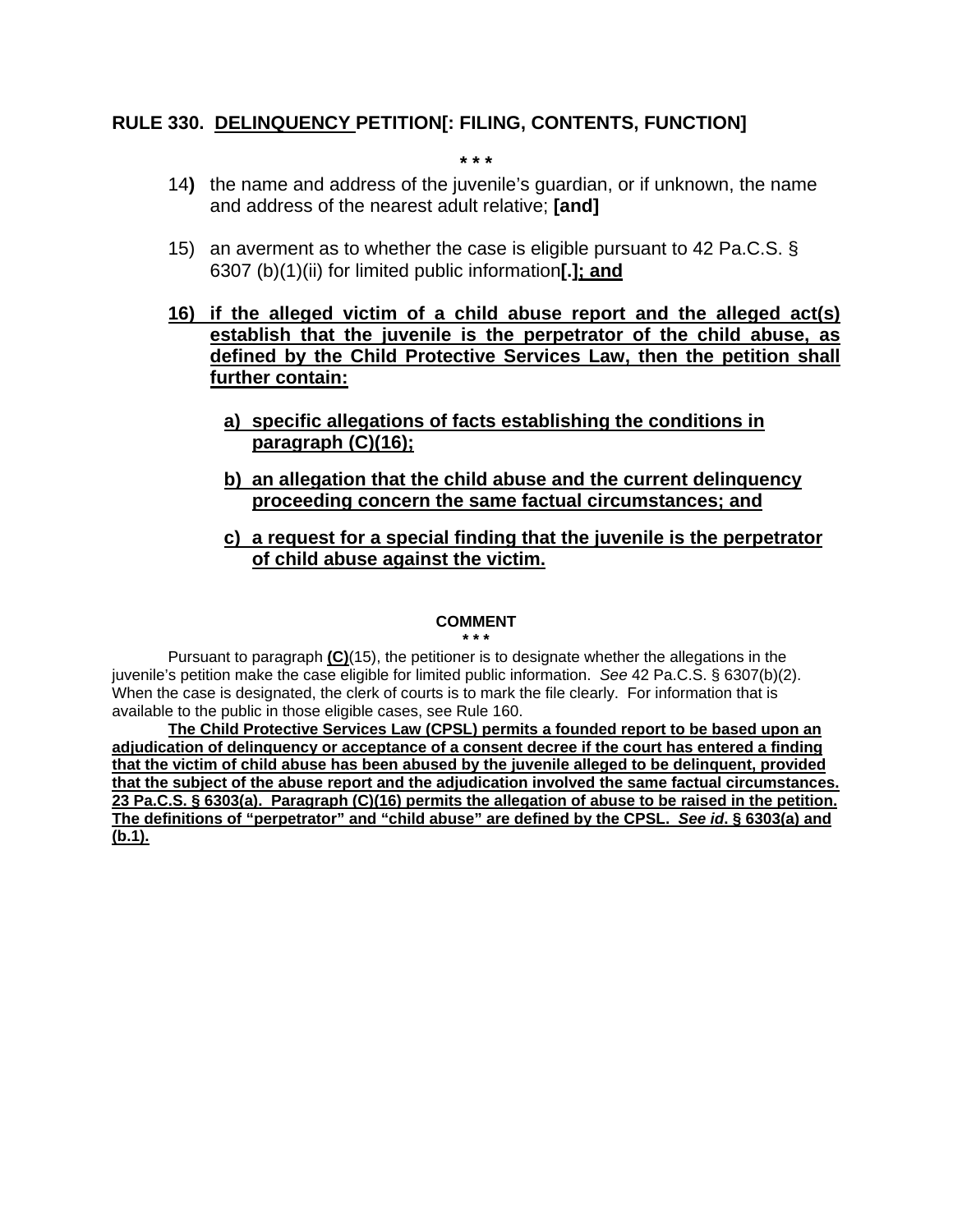# **RULE 370. CONSENT DECREE**

A. **Entry of consent decree order.** At any time after the filing of a petition and before the entry of an adjudication order,

**\* \* \***

**\* \* \***

B. **Duties of the court.** The court shall explain on the record or in writing:

### **C. Perpetrator of child abuse.**

- **1) Prior to an entry of a consent decree, if it is alleged in the petition that the juvenile is the perpetrator of child abuse, an admission or a finding by the court on the delinquent act(s), which involve the same factual circumstances, shall be made.**
- **2) If an admission is made, the admission colloquy shall be completed pursuant to Rule 407(A).**
- **3) The juvenile probation officer shall transmit a copy of the consent decree order, including the juvenile's completed admission colloquy, to the county agency.**

# **COMMENT**

**\* \* \* The Child Protective Services Law (CPSL) permits a founded report to be based upon a consent decree if the court has accepted the decree and entered a finding that the victim of child abuse has been abused by the juvenile, provided that the subject of the abuse report and the consent decree involved the same factual circumstances. 23 Pa.C.S. § 6303(a). Paragraph (C) requires the juvenile to admit or have the court make a finding on the delinquent act(s), which can be determined to be child abuse. If there is an admission to the act(s), it is to be made in a manner that ensures that the admission is knowingly, intelligently, and voluntarily made.** *See*  **Rule 407(A). The paragraph further requires the juvenile probation officer to transmit a copy of the order approving the consent decree, including the juvenile's completed admission colloquy, to the county agency. The definitions of "perpetrator" and "child abuse" are defined by the CPSL.**  *See id***. § 6303(a) and (b.1).**

**When entering into a consent decree, the CPSL mandates an admission, acknowledgement, or a finding by the court to be made when a juvenile is an alleged perpetrator of child abuse. Because an acknowledgement is not a formal admission, it is considered the equivalent to a** *nolo contendere* **plea, which is not permitted in juvenile court.** *In re B.P.Y.***, 712 A.2d 769 (Pa. Super. Ct. 1998). This rule mandates either an admission or a finding by the court.**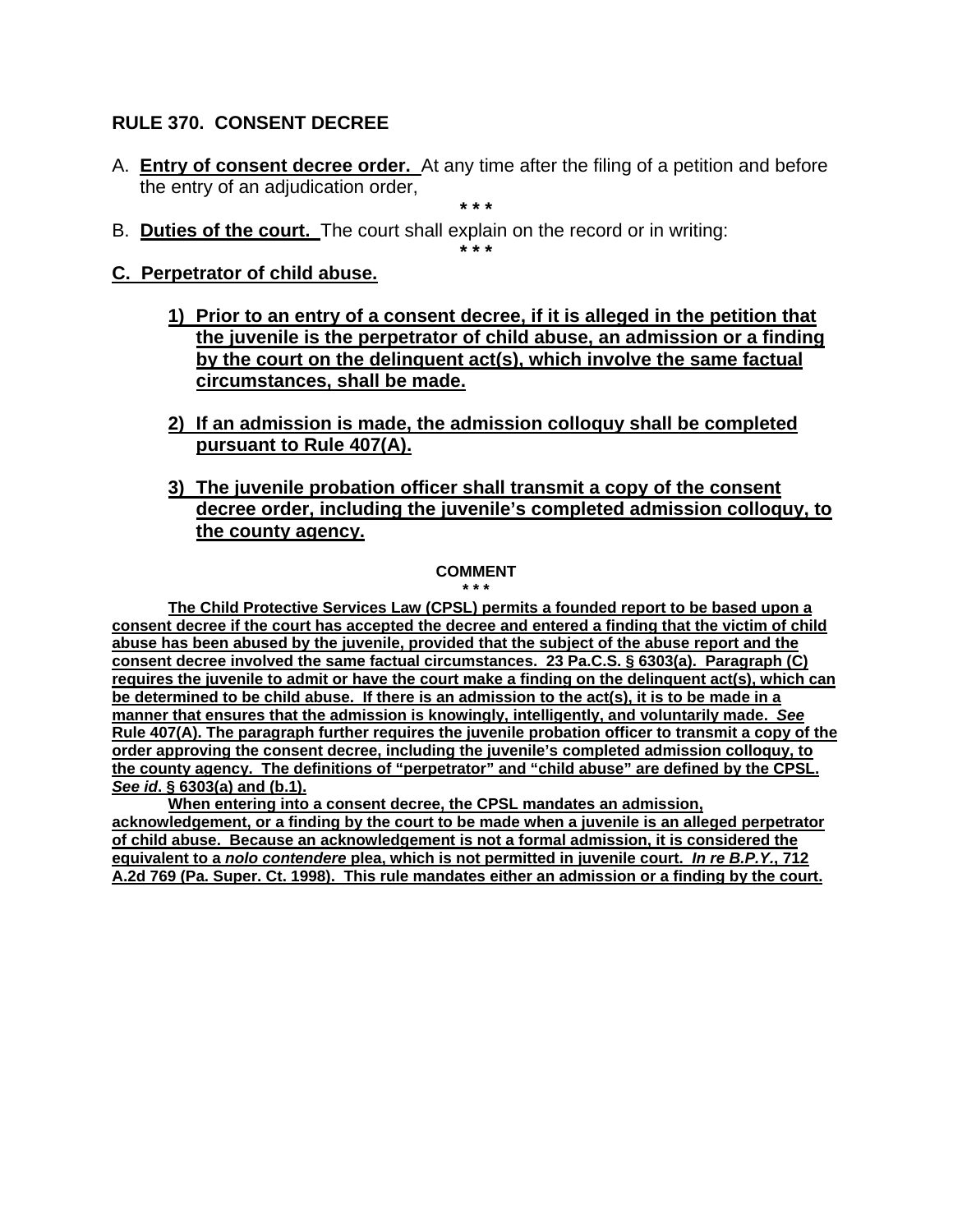### **RULE 407. ADMISSIONS**

A. **Admissions.** At any time after a petition is filed, the juvenile may tender an admission to some or all of the delinquent acts **[charged]petitioned**.

**ADMISSION FORM In re** : \_\_\_\_\_\_ **JD** \_\_\_\_\_\_\_ **(Juvenile)** : : **Delinquent Act(s):** \_\_\_\_\_\_\_\_\_\_ : \_\_\_\_\_\_\_\_\_\_\_\_\_\_\_\_\_\_\_\_\_\_\_\_\_ : \_\_\_\_\_\_\_\_\_\_\_\_\_\_\_\_\_\_\_\_\_\_\_\_\_ : \_\_\_\_\_\_\_\_\_\_\_\_\_\_\_\_\_\_\_\_\_\_\_\_\_ **\* \* \***

**\* \* \***

**Possible Consequences of Adjudication of Delinquency:**

**\* \* \***

- 14) **Do you understand that if the court finds you broke the law by committing the crime(s), it may find you committed child abuse and your name will be placed on a list that some people can see and you may not be able to work with children forever? \_\_\_\_\_\_\_\_**
- 1[4]5)**\* \* \***
- 1[5]6) **\* \* \***
- 1[6]7) **\* \* \***

1[7]8) **\* \* \***

**Admission Agreements:** 1[8]9) **\* \* \***

### **Appeals:**<br>[19]20) \*\*\* [19]<u>20</u>)

### **Lawyer's Representation and Opportunity to Speak with Guardian**

2[0]1) **\* \* \*** 2[1]2) **\* \* \***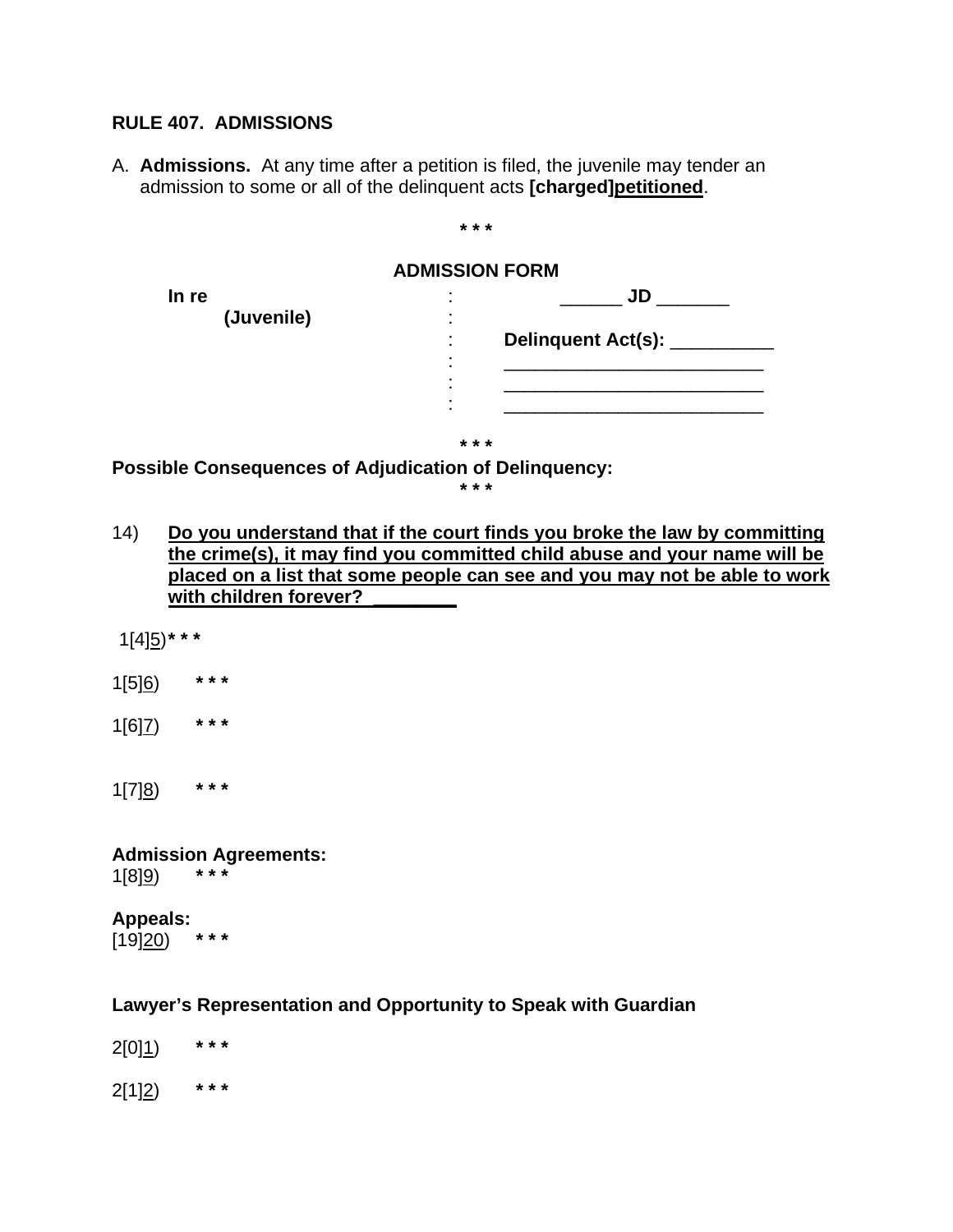#### **COMMENT**

**Pursuant to paragraph (A)(14), if the court makes a finding that the admitted delinquent act(s) meet the definition of child abuse pursuant to 23 Pa.C.S. § 6303(b.2), the juvenile's name is to be placed on the Statewide database that will prohibit the juvenile from working with children in the future.** 

**\* \* \***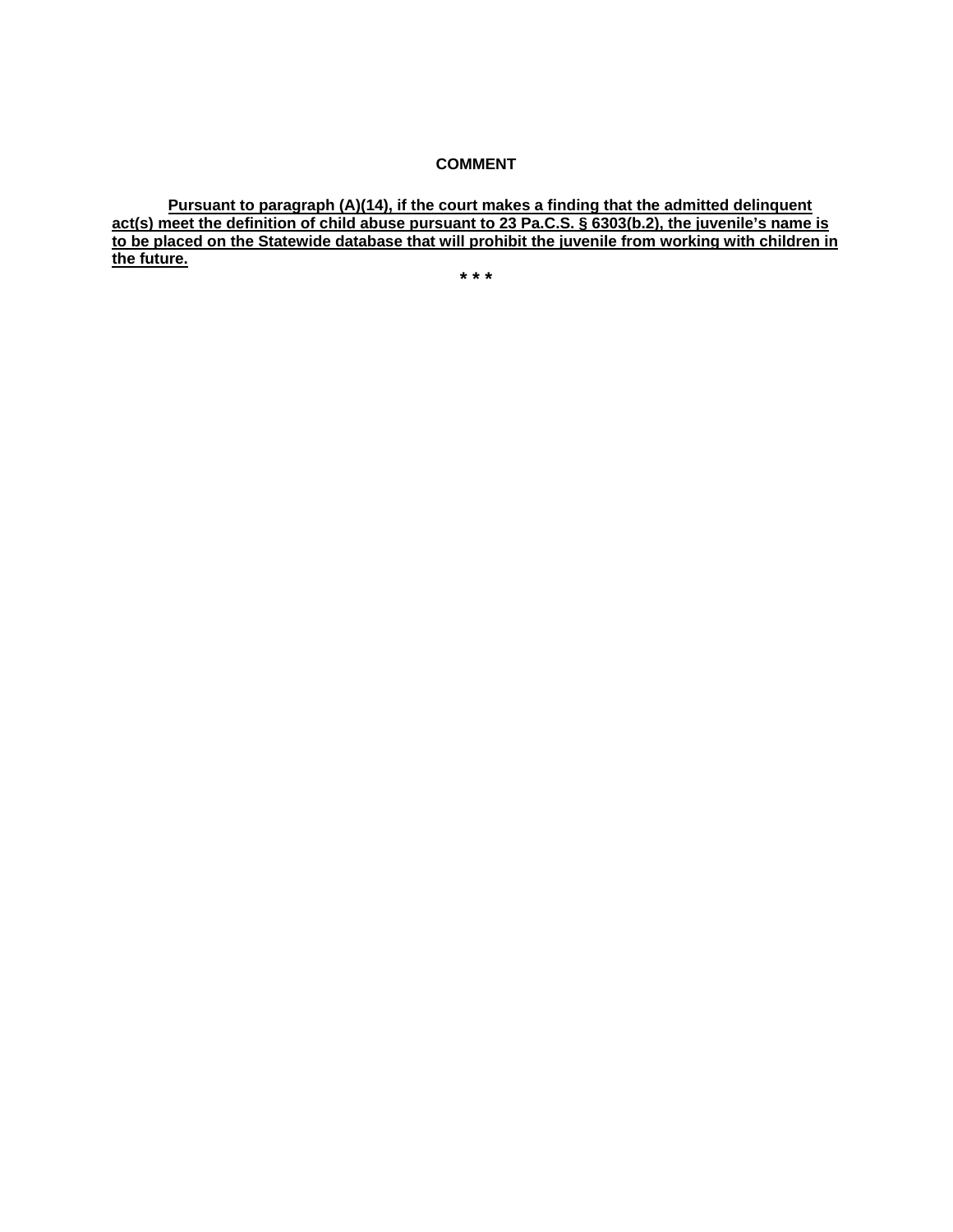### **RULE 409. ADJUDICATION OF DELINQUENCY**

A. **Adjudicating the juvenile delinquent.** Once the court has ruled on the offenses as provided in Rule 408, the court shall conduct a hearing to determine if the juvenile is in need of treatment, supervision, or rehabilitation.

**\* \* \***

**\* \* \***

2) *In need.*

# **c) If the court determines that the juvenile was the perpetrator of child abuse against the victim, for the same factual circumstances as alleged in the petition, the court shall include this special finding in its order. Upon entry of the order, the juvenile probation officer shall transmit a copy of this order to the county agency.**

**\* \* \***

#### **COMMENT**

**\* \* \***

**The Child Protective Services Law (CPSL) permits a founded report to be based upon an adjudication of delinquency if the court has entered a finding that the victim of child abuse has been abused by the juvenile, who has been found to be delinquent, provided that the subject of the abuse report and the adjudication involved the same factual circumstances. 23 Pa.C.S. § 6303(a). Paragraph (A)(2)(c) requires the juvenile probation officer to transmit a copy of the order, which specifically finds child abuse, to the county agency. The definitions of "perpetrator" and "child abuse" are defined by the CPSL.** *See id***. § 6303(a) and (b.1).**

A report on the disposition is to be sent to the Juvenile Court Judges' Commission. *See* 42 Pa.C.S. § 6309(d).

For dispositional hearing procedures, see Chapter Five.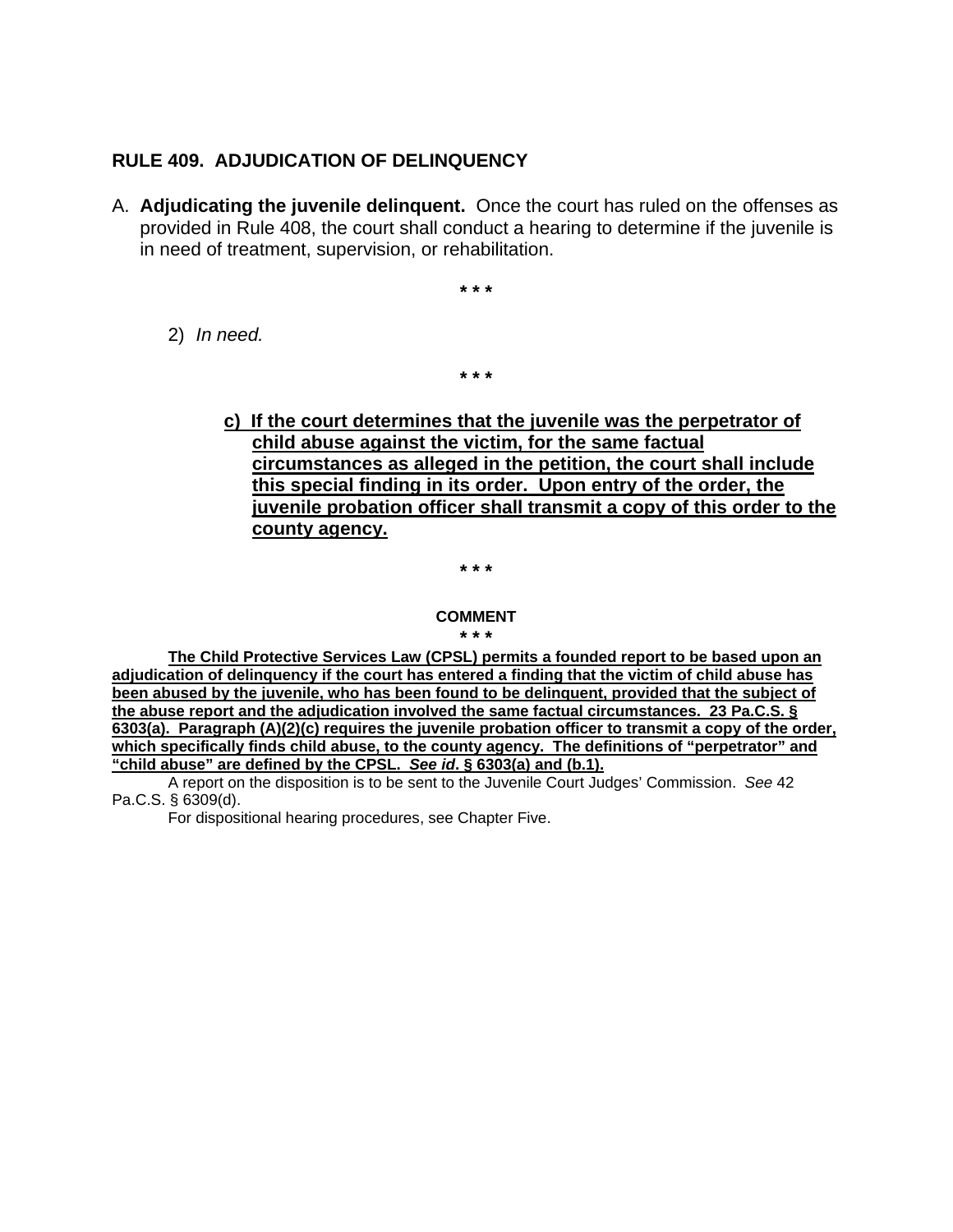# **RULE 1160. INSPECTION OF THE OFFICIAL COURT RECORD**

**A. Inspecting.** The official court record is only open to inspection by:

- 1) The **[judges, officers,]court** and **[professional ]**staff of the court;
- 4) **[A court, its p]P**robation officers, other officials or professional staff, and the attorney for the defendant for use in preparing a presentence report in a criminal case in which the defendant is convicted and who prior thereto had been a party to a proceeding under the Juvenile Act, 42 Pa.C.S. § 6301 *et seq.*;

**\* \* \***

- **\* \* \*** 8) A parole board**[, court,]** or county probation official in considering an individual's parole or in exercising supervision over any individual who was previously adjudicated delinquent in a proceeding under the Juvenile Act, 42 Pa.C.S. § 6301 *et seq.*, but the persons in this category shall not be permitted to see reports revealing the names of confidential sources of information contained in social reports, except at the discretion of the court**[.];**
- 9) The State Sexual Offenders Assessment Board for use in completing assessments; **[and]**

# **10) other persons authorized by the Court of Common Pleas when determining child custody;**

# **11) the Department of Public Welfare when determining whether the party's name and related information as provided in 23 Pa.C.S. § 6336 should be expunged from the Statewide database; and**

**[10)] 12)** With leave of court, any other person or agency or institution having a legitimate interest in the proceedings or in the work of the unified judicial system.

# **B. Copying. Any person, agency, or department permitted to inspect the record pursuant to paragraph (A) may copy or be provided with a copy of the record.**

#### **C. Disseminating. Unauthorized dissemination of any information contained in the official court record to a person, agency, or department not permitted to inspect or copy the record pursuant to this rule may result in a finding of contempt of court.**

#### **COMMENT**

*See* the Juvenile Act, 42 Pa.C.S. § 6307, for the statutory provisions on inspection of all files and records of the court in a proceeding.

Persons specified in 23 Pa.C.S. § 6340 as having access to reports may qualify as persons having a legitimate interest in the proceedings under paragraph **(A)**(10). *See* 23 Pa.C.S. § 6340.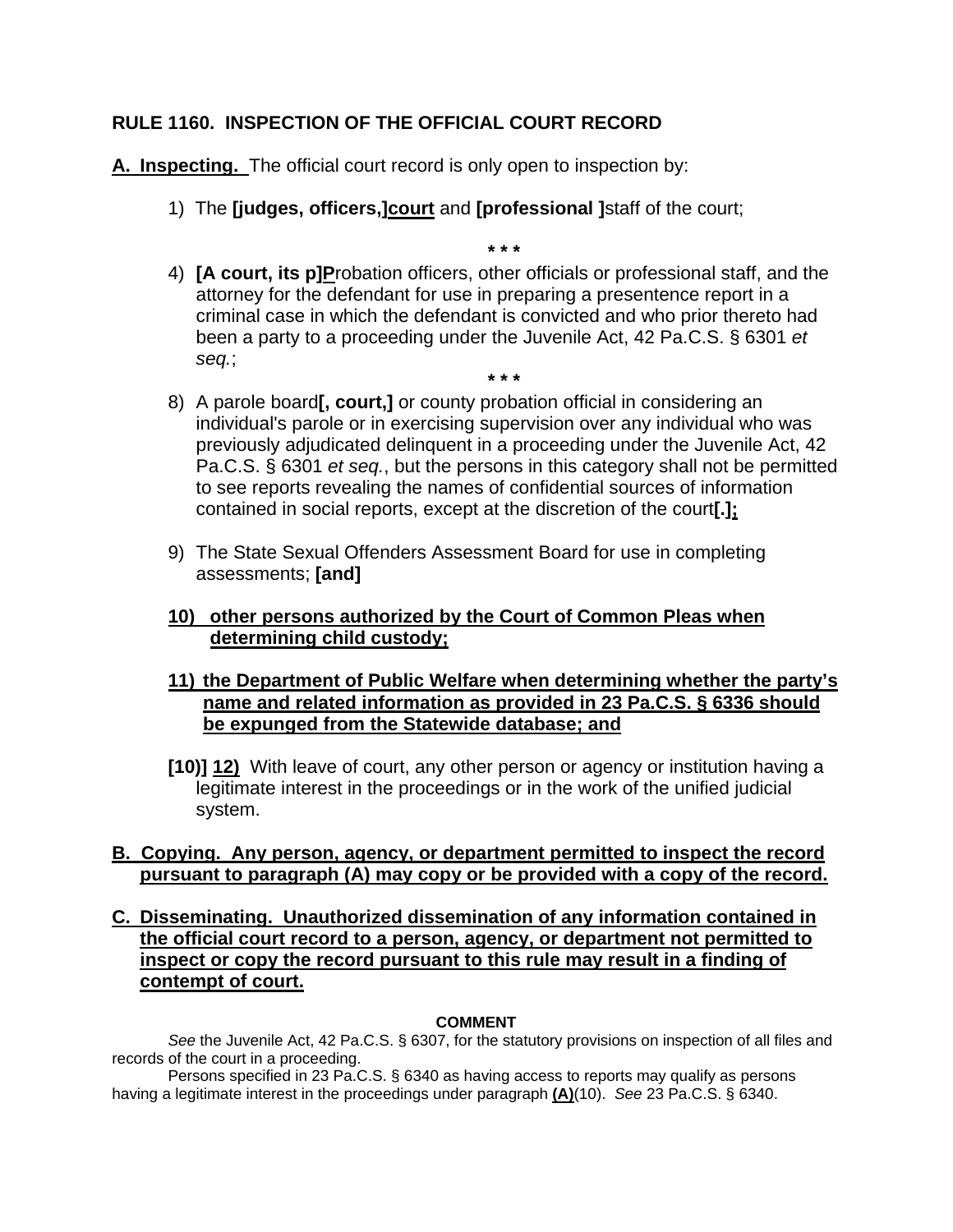**Additionally, pursuant to paragraph (A)(10), other persons authorized by the court to assist in custody cases have access to the official court record when determining custody, as provided in 23 Pa.C.S. §§ 5328 and 5329.1.**

**Paragraph (C) protects the party from dissemination of information contained in the official court record to unauthorized sources. Nothing in this rule is intended to preclude the party or the party's attorney from discussing the case with others, such as, local newspaper reporters. However, specific information concerning the victim should not be disseminated by the party or the party's attorney.** 

This rule is meant to include the contents of the official court record as described in Rule 1166, which does not include **county** agency records.

**\* \* \***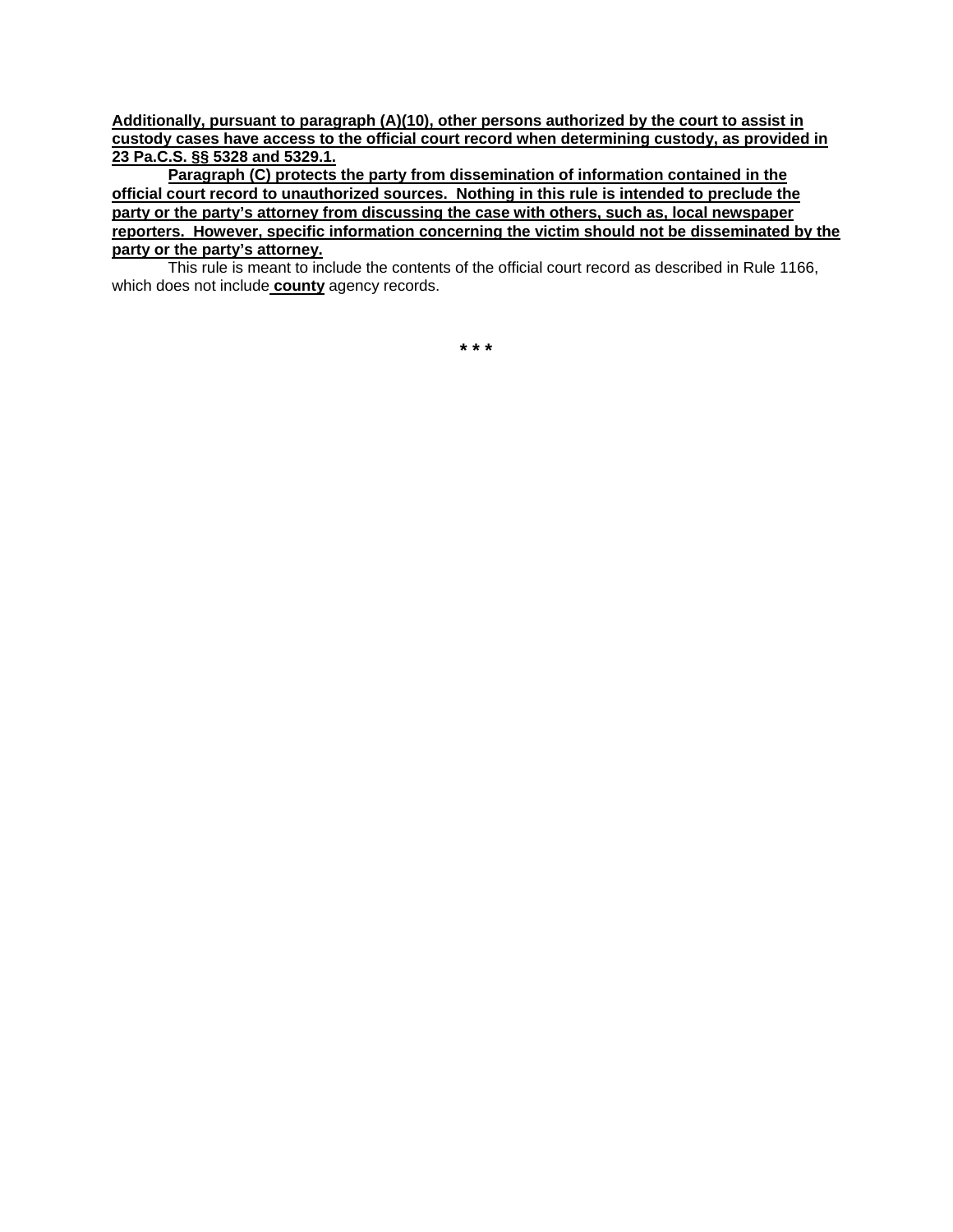### **RULE 1330. DEPENDENCY PETITION[: FILING, CONTENTS, FUNCTION, AGGRAVATED CIRCUMSTANCES]**

# **D. Child Abuse. An allegation for a finding of child abuse may be brought in the petition pursuant to Rule 1711(A).**

**\* \* \***

**\* \* \***

#### **COMMENT**

**\* \* \***

**A motion for a finding of child abuse may be brought in a dependency petition.** *See* **Rule 1711(A). If child abuse is determined to have occurred after the filing of a petition, a written motion is to be filed pursuant to Rules 1711(B) and 1344.**

**The act(s) of child abuse, as defined by 23 Pa.C.S. § 6303(b.2), is to be specifically identified in the motion for a finding of child abuse.**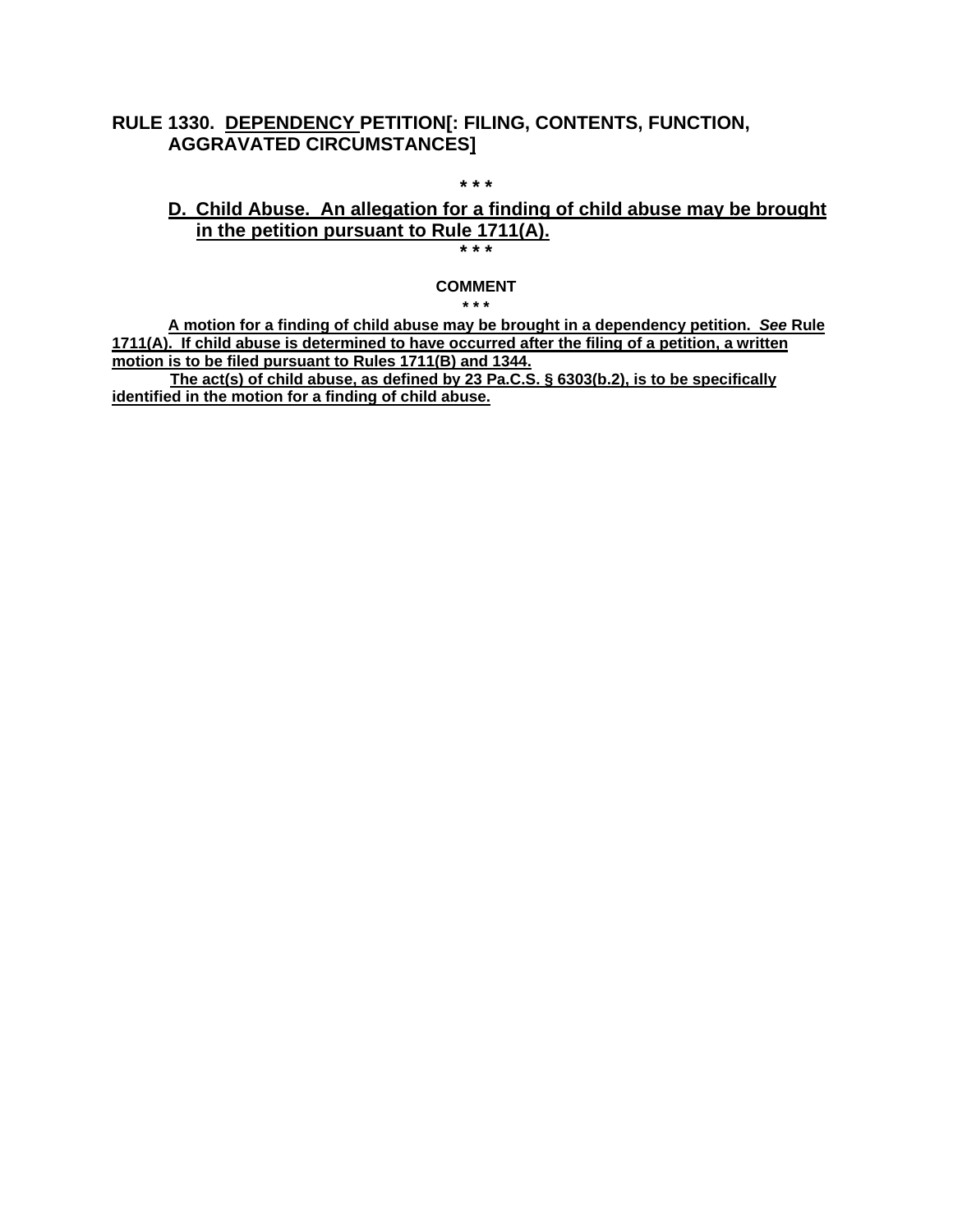# **CHAPTER 17**

# **MOTIONS FOR SPECIAL FINDING**

# **PART A. AGGRAVATED CIRCUMSTANCES**

- 1701. Motion for Finding of Aggravated Circumstances
- 1702. Filing of Motion for Finding of Aggravated Circumstances
- 1705. Adjudication of Aggravated Circumstances

**\* \* \***

# **PART B. CHILD ABUSE**

- **1711. Motion for Finding of Child Abuse**
- **1712. Filing of Motion for Finding of Child Abuse**
- **1715. Adjudication of Child Abuse**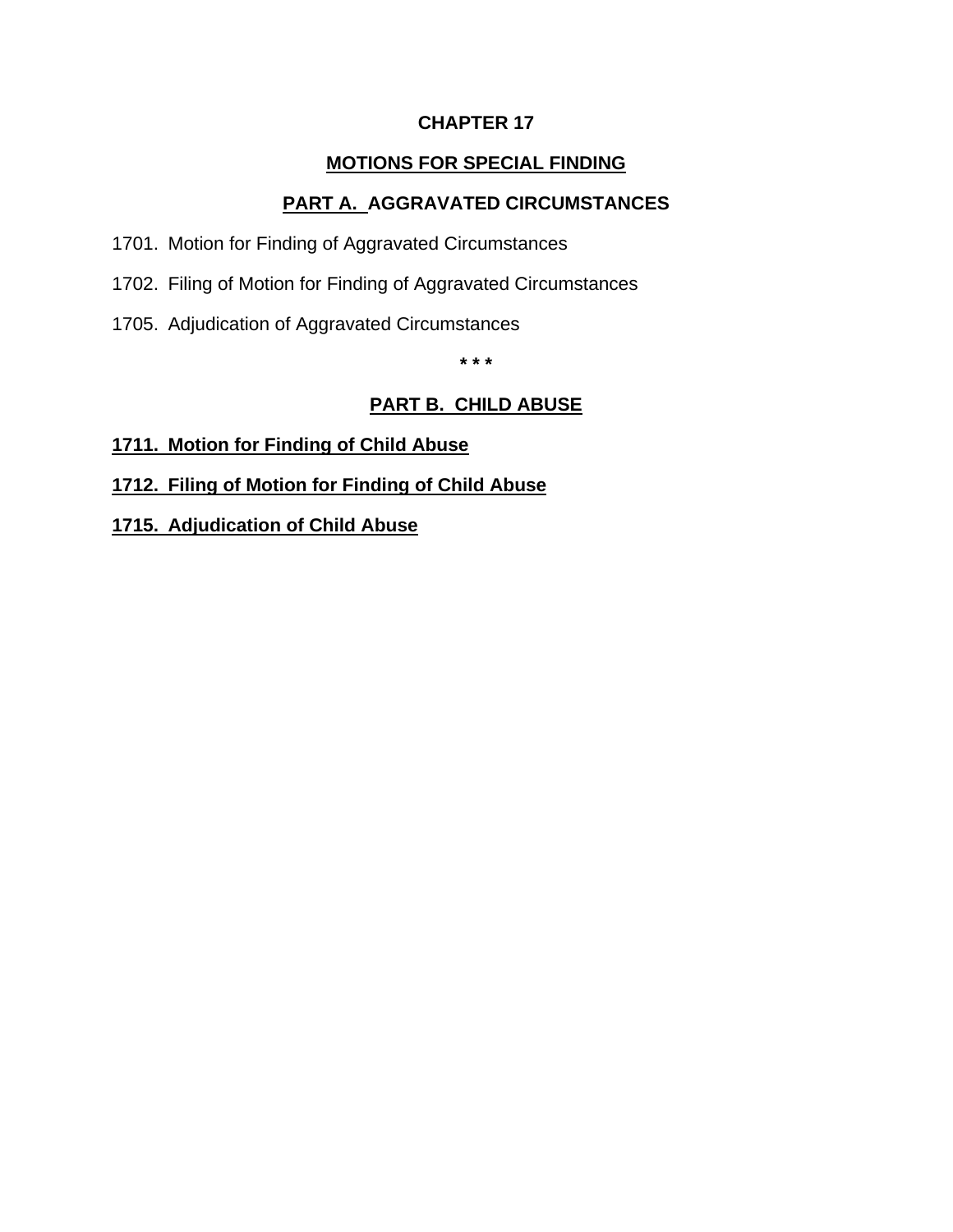*[This is an entirely new rule.]*

# **RULE 1711. MOTION FOR FINDING OF CHILD ABUSE**

- **A. Dependency Petitions.** A motion for a finding of child abuse may be included in a dependency petition pursuant to Rule 1330 if the alleged perpetrator is a party to the dependency proceeding.
- **B**. **Motion for Child Abuse.** If a party is seeking a finding of child abuse after the filing of the dependency petition, a request for a finding of child abuse shall be made by a written motion pursuant to Rule 1344 if the alleged perpetrator is a party to the dependency proceeding.
- **C. Contents of Motion for Child Abuse.** A motion for a finding of child abuse shall allege or include:
	- 1) that the child is the alleged victim of a child abuse report;
	- 2) the identity of the perpetrator, who is a party to the proceeding;
	- 3) that the subject of child abuse and the dependency proceeding concern the same factual circumstances;
	- 4) the specific act(s) of child abuse, as defined by the Child Protective Services Law; and
	- 5) any available reports substantiating the alleged act(s) of child abuse.

#### **COMMENT**

*See* 23 Pa.C.S. §§ 6303(a) (defining perpetrator) and (b.1) (defining child abuse).

The Child Protective Services Law (CPSL) permits a founded report to be based upon an adjudication of dependency if the court has entered a finding that the child has been abused, provided that the subject of the abuse report and the adjudication involved the same factual circumstances. 23 Pa.C.S. § 6303(a). Paragraph (A) permits the allegation of abuse to be raised in the petition. Paragraph (B) permits the allegation of abuse to be raised in a written motion after the filing of the dependency petition. Under either procedure, the alleged perpetrator must also be a party to the dependency proceeding. The definitions of "perpetrator" and "child abuse" are defined by the CPSL. *See id*. § 6303(a) and (b.1).

Under paragraph (B), all motions for a finding of child abuse are to be written. *See also* Rule 1345 (filing and service). Oral motions under Rule 1344 do not apply to motions for a finding of child abuse.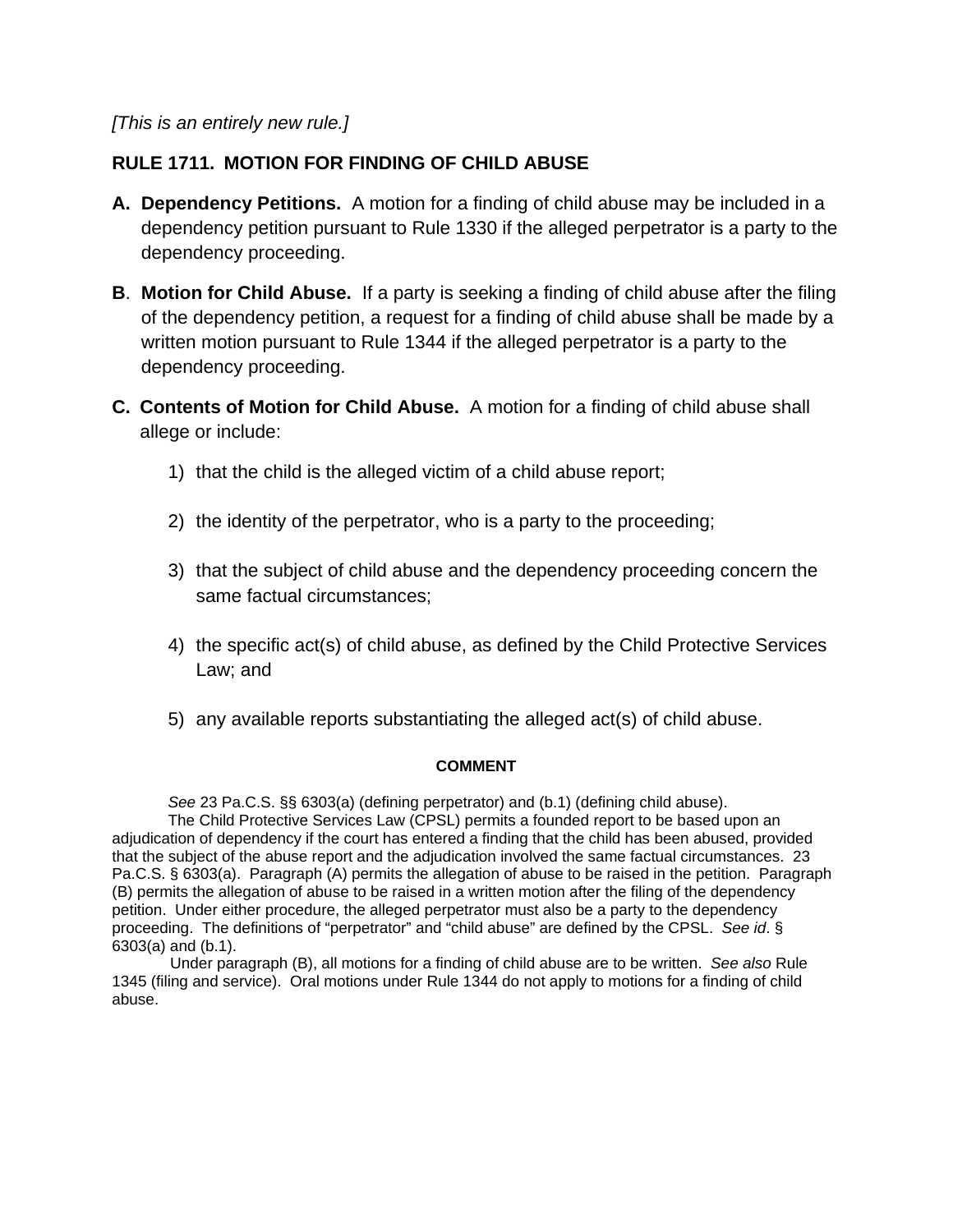*[This is an entirely new rule.]*

# **RULE 1712. FILING OF MOTION FOR FINDING OF CHILD ABUSE**

A motion for a finding of child abuse shall be filed by the party seeking the finding with the clerk of courts as soon as possible to prevent undue prejudice against the alleged perpetrator.

#### **COMMENT**

Motions are to be filed as timely as possible. When there is a delay in the filing of the motion, the party seeking the finding is to demonstrate that there were good reasons for the delay and the delay will not unduly prejudice the alleged perpetrator.